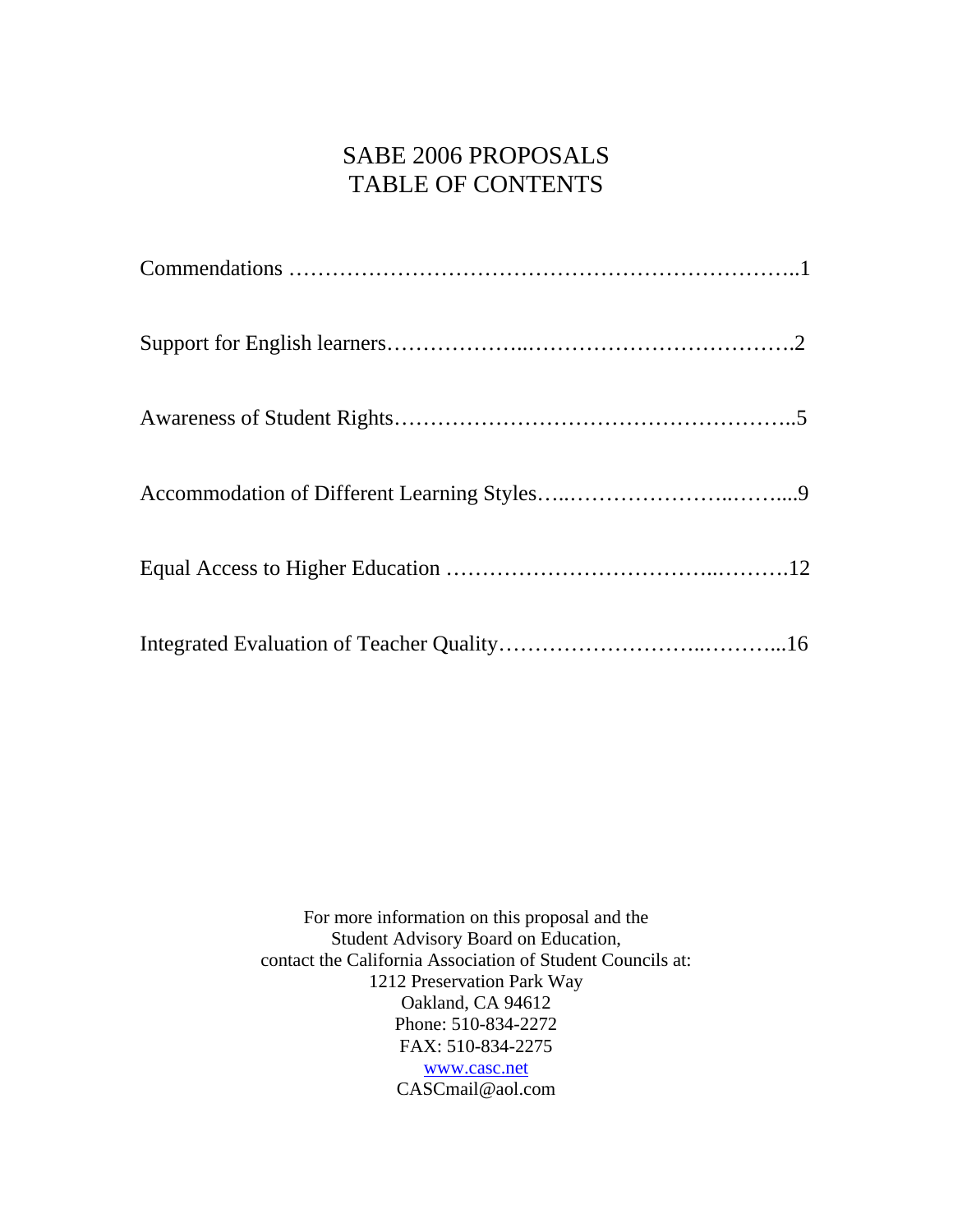# COMMENDATIONS

The Student Advisory Board on Education, a program of the California Association of Student Councils, would like to extend the following commendations:

The Student Advisory Board on Education commends the Honorable Jack O'Connell, California State Superintendent of Public Instruction, for his time and commitment to the welfare of the students of California.

The Student Advisory Board on Education commends the California State Board of Education, for annually setting aside a time for meaningful dialogue with students about critical issues facing decision-makers in education today.

The Student Advisory Board on Education commends Rebecca Parker, the Education Program Consultant of the State Board of Education, for her invaluable knowledge as well as her desire to promote students into influential positions.

The Student Advisory Board on Education commends Andrew Estep, the Student Board Member of the California State Board of Education, for his hard work and determination to give students an influential voice by representing the students of California, as well as dedicating his time to be an integral part of staff.

# TOPIC OF CONCERN

The California Association of Student Councils recommends that the State Board of Education instates the Student Advisory Board on Education (SABE) and Student Advisory Board on Legislation in Education (SABLE) conferences as educational field trips, encouraging more districts and schools to send students to the program, thereby better representing the student constituency of California. Instituting the SABE/SABLE conferences as an educational field trips should prevent schools and their pupils from being penalized for the students' absences while attending the conference. Not only will schools be able to receive their funding as calculated by the average daily attendance (ADA) of students but also students will be able to complete make-up work incurred over the duration of the conferences. Furthermore, such make-up work is accessible since the conferences will be supported by the faculty.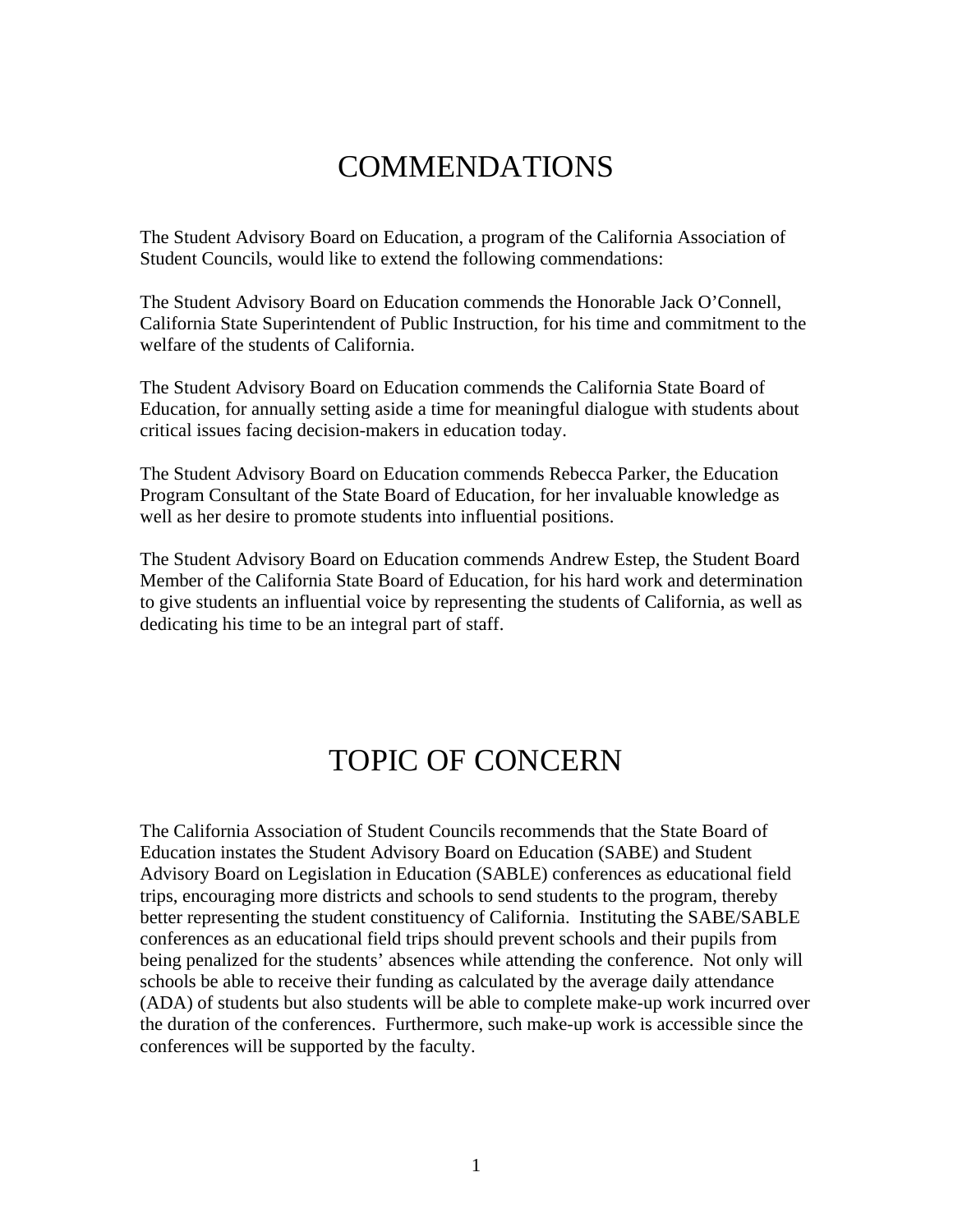Issue # 1

## Wednesday, November 8, 2006 AGENDA

Topic: Support for English learners

Speaker: Andrea Vazquez, Wallis Annenberg High School

Writer: Kathleen Aston, Alhambra High School

Group Members: Isela Banuelos, Ann Sobrato High School; Kate Epstein, Los Gatos High School; Evan Finlay, Duerte High School; Alexandria Icenhower, Coronado High School; Sophie Johnson, West Ranch High School; Bryan Martinez, Serrano High School

## **I. RECOMMENDATION**

The Student Advisory Board on Education, a program of the California Association of Student Councils, recommends that the State Board of Education promote English learner programs, provide more support for English learners and their parents, as well as further investigate the extent of the quality and success rates of English learner (EL) programs at the secondary level.

#### **II. SUMMARY OF PREVIOUS STATE BOARD OF EDUCATION DISCUSSION AND ACTION**

#### **A. Previous Student Advisory Board on Education Discussion and Action:**

- 2002 SABE Proposal Immersion Programs for ELL
- **B. Present Pertinent Regulations and Policy:** 
	- California Education Code Section 305-306
	- California [Education Code Section 52160-52178](http://www.leginfo.ca.gov/cgi-bin/waisgate?WAISdocID=99440110198+0+0+0&WAISaction=retrieve)
	- California Education Code Section [400-410](http://www.leginfo.ca.gov/cgi-bin/waisgate?WAISdocID=99440110198+1+0+0&WAISaction=retrieve)
	- California [Education Code Section 44250-44279](http://www.leginfo.ca.gov/cgi-bin/waisgate?WAISdocID=99440110198+2+0+0&WAISaction=retrieve)
	- California [Education Code Section 05-306](http://www.leginfo.ca.gov/cgi-bin/waisgate?WAISdocID=99440110198+4+0+0&WAISaction=retrieve)
	- California Education Code Section [52055.600-52055.662](http://www.leginfo.ca.gov/cgi-bin/waisgate?WAISdocID=99440110198+5+0+0&WAISaction=retrieve)
	- California Education Code Section [313](http://www.leginfo.ca.gov/cgi-bin/waisgate?WAISdocID=99440110198+6+0+0&WAISaction=retrieve)
	- California [Education Code Section 430-446](http://www.leginfo.ca.gov/cgi-bin/waisgate?WAISdocID=99440110198+7+0+0&WAISaction=retrieve)
	- California [Education Code Section 33320-33328](http://www.leginfo.ca.gov/cgi-bin/waisgate?WAISdocID=99440110198+8+0+0&WAISaction=retrieve)
	- California [Education Code Section 54020-54028](http://www.leginfo.ca.gov/cgi-bin/waisgate?WAISdocID=99440110198+10+0+0&WAISaction=retrieve)
	- California [Education Code Section 30-30.5](http://www.leginfo.ca.gov/cgi-bin/waisgate?WAISdocID=99440110198+11+0+0&WAISaction=retrieve)

#### **III. SUMMARY OF KEY ISSUES**

The flaws within any system of education can be defined as the deficiencies that prohibit any and all students from having the opportunity to obtain an excellent and equal education. Among those flaws that exist within the current EL education system, three primary deficiencies can be summarized as follows:

- Many EL students are unaware of the EL programs that are offered at their schools making the programs less accessible to students who need assistance.
- The lack of support that EL students find in their educational environment, in conjunction with minimal parental involvement in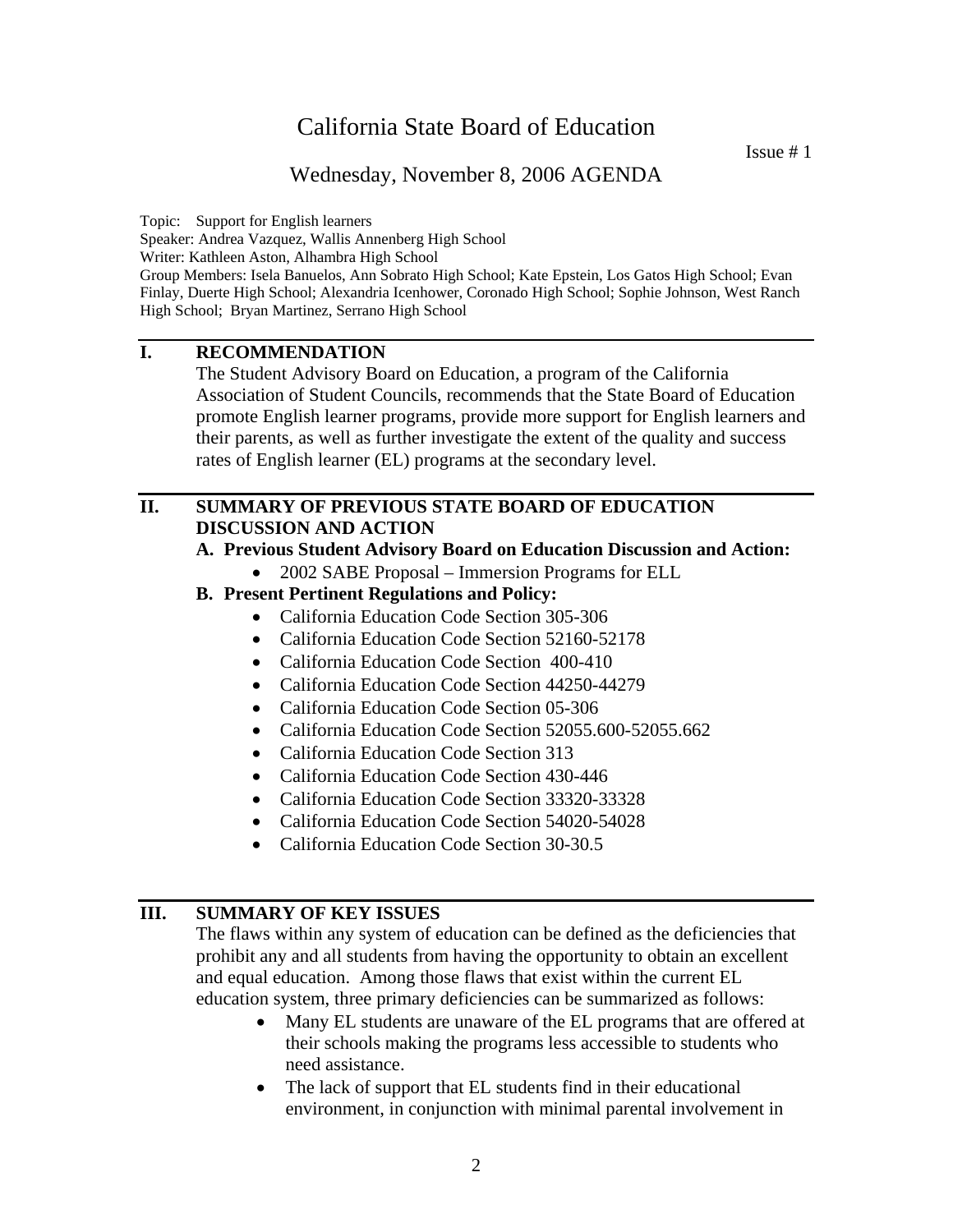their education due to a lack of awareness and understanding, leads to lowered self-confidence in these students.

• There is insufficient information available about the quality of EL courses which contributes to difficulties in properly assessing the effectiveness and remedying the faults of these programs.

## **IV. FISCAL ANALYSIS**

The bulk of the costs required by the implementation of this proposal would be incurred by hiring trained counselors, as well as by administering surveys and distributing literature regarding assistance for English learners. Some costs would also be sustained in providing certificates to students who successfully achieve FEP (Fluent English Proficient) status. Further, funding will be available through Title III of No Child Left Behind, especially with improved student academic performance. The greater awareness and consequent use of EL programs that would accompany the distribution of informative literature would result in a higher percentage of English speakers in California. Support generated by a network of encouraging counselors, peers, and involved parents would cultivate self-worth and self-confidence in EL that would ultimately culminate in a far more motivated and educated work force. Critical feedback obtained through surveying current EL would provide avenues to reform EL programs, maximizing the efficient use of state funds.

## **V. BACKGROUND INFORMATION A. CRITERIA FOR IMPLEMENTATION**

To remedy the aforementioned faults of the curriculum and programs that the California education system has for EL, the following steps should be taken:

- Survey current EL students for feedback concerning EL programs.
- Request for English Learner Advisory Committee (ELAC) to reevaluate the EL programs that are currently being used at the secondary level of education and meet with State Board more frequently.
- Distribute bilingual literature to all students and parents promoting the EL programs that are provided by the schools.
- Hire trained counselors to assist EL students with the emotional issues and frustration that accompany the EL high school experience.
- Encourage peer-to-peer counseling programs in high schools to facilitate the needs of students who feel more comfortable receiving advice from their peers rather than adults.
- Recognize EL students who transition to FEP status through a certificate documenting their success.

#### **B. FIELD INVOLVEMENT**

In order to realize this proposal to the fullest extent district governing boards will:

• Make available support systems for all secondary level EL students through: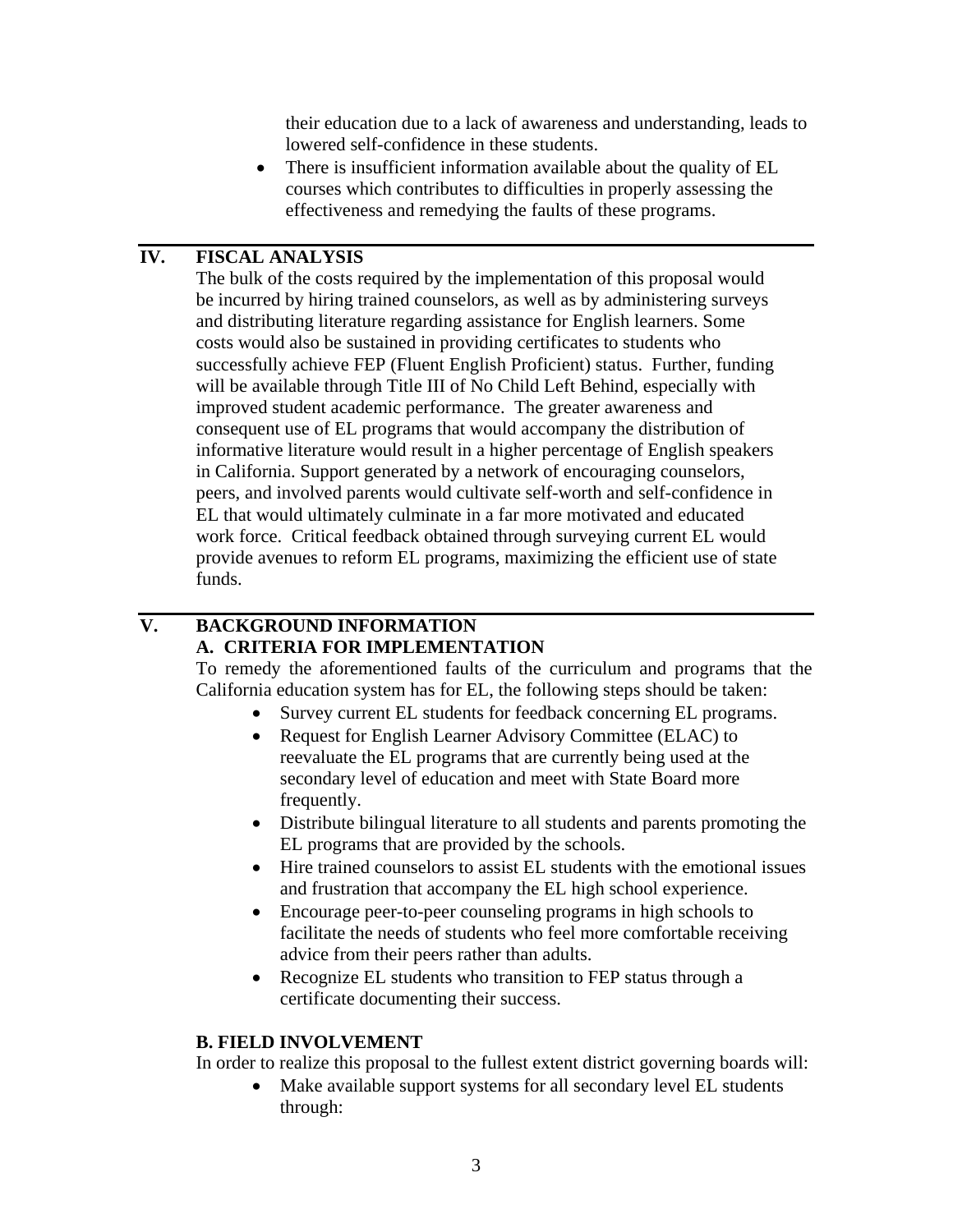- Peer mediation programs
- Bilingual counselors (emotional help)
- Offer extra programs to promote academic excellence such as after school tutoring sessions.

The State Board of Education may wish to support the following alternatives:

- Implement mandatory after school tutoring and mentoring programs for EL students.
- Provide summer programs throughout the state in which EL students continue practicing and developing English in order to ensure that they retain the skills they acquired during the school year.
- Request the participation of volunteers who have successfully completed the EL program in a support system for EL students.

### **D. RATIONALE**

There are 1.6 million students in California whose native tongue is a language other than English. To put that in perspective, this state has one third of the nation's entire EL population enrolled in its schools. This can only enforce the sentiment that any issue involving California's EL students is of staggering importance. Effective programs have been initiated in the elementary and middle schools of this state, but the secondary level EL curriculum standards needs to be amended in a manner that enables high school EL students to succeed. Moreover, students must be encouraged; a support system of understanding counselors and peers would alleviate this need. Furthermore, when parents are provided with resources and advice for motivating their child's in the home, the child will possess a dedication to participate in school even in the face of difficulty. Assessing and thoroughly evaluating the quality of EL programs through student surveys and ELAC involvement will allow for a better understanding as to the exact nature of the problems and ways for addressing it.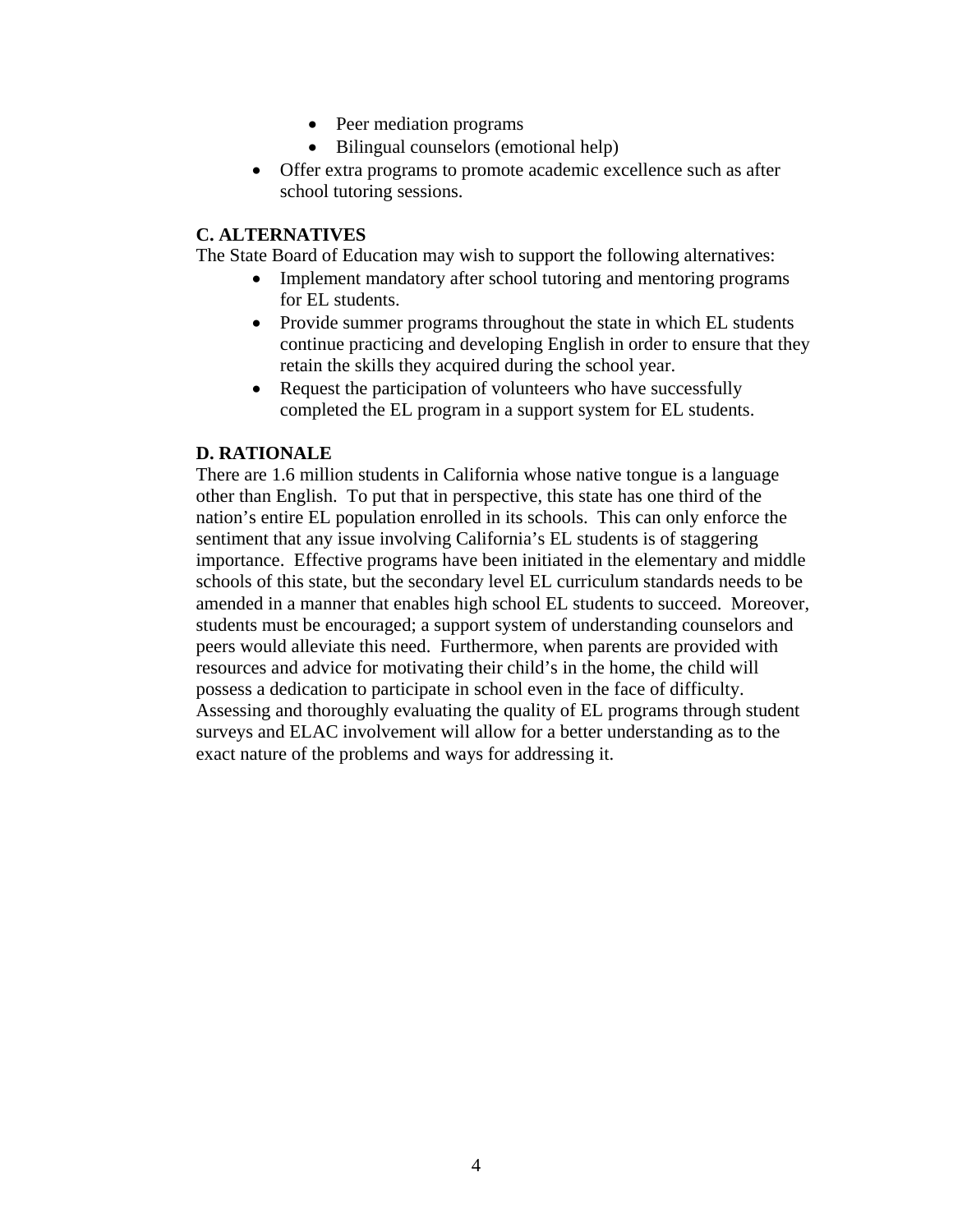## Wednesday, November 8, 2006 AGENDA

Topic: Awareness of Student Rights

Speaker: Anthony Mercurio, San Mateo High School

Writer: Joshua Salazar, Lower Lake High School

Group Members: Amanda Bettencourt, Lower Lake High School; Joshua Buhl-Hamm, Compton High School; Samantha Johnson, Sacramento High School; Gianna Gonzalez, Dana Middle School; Elizabeth Ruiz, Dana Middle School; Brian Wanyoike, Orange County High School; Alpha Tamir Anders, Liberty High School

## **I. RECOMMENDATION**

 The Student Advisory Board on Education, a program of the California Association of Student Councils, recommends that the State Board of Education integrate student rights curriculum into the Administrator Training Program (AB 430) that includes basic knowledge of student rights and how to incorporate them into schools.

### **II. SUMMARY OF PREVIOUS STATE BOARD OF EDUCATION DISCUSSION AND ACTION**

#### **A. Previous Student Advisory Board on Education Discussion and Action:**

- 1970 A Student's Bill of Rights, Culver City High School
- 1973 Student Bill of Rights and Responsibilities, Luther Burbank
- High School
- 1974 Student's Rights and Responsibilities, Hiram Johnson High
- School
- 1977 Student Bill of Rights for California, Grand Hotel
- 1978 Student's Rights and Responsibilities, Hanford High School
- 2004 SABE Proposal, Student Bill of Rights

### **B. Present Pertinent Regulations and Policy:**

- 2006 State Budget Numbers 6110-44-001 and 6110-195-0890
- Federal funding comes from No Child Left Behind Act (NCLB): title II, part A, and Principal Training.
- California Education Code, Sections 44510 44517
- California Education Code, Section 220
- California Education Code, Section 221.1
- California Education Code, Section 221.5
- California Education Code, Section 233
- California Education Code, Section 233.5

## **III. SUMMARY OF KEY ISSUES**

Students lack awareness of their rights because there is no program available to educate administrators on how to provide students with coherent and understandable information on their rights as endowed by the California education code, U.S. Constitution, and other existing laws. Teachers and administrators are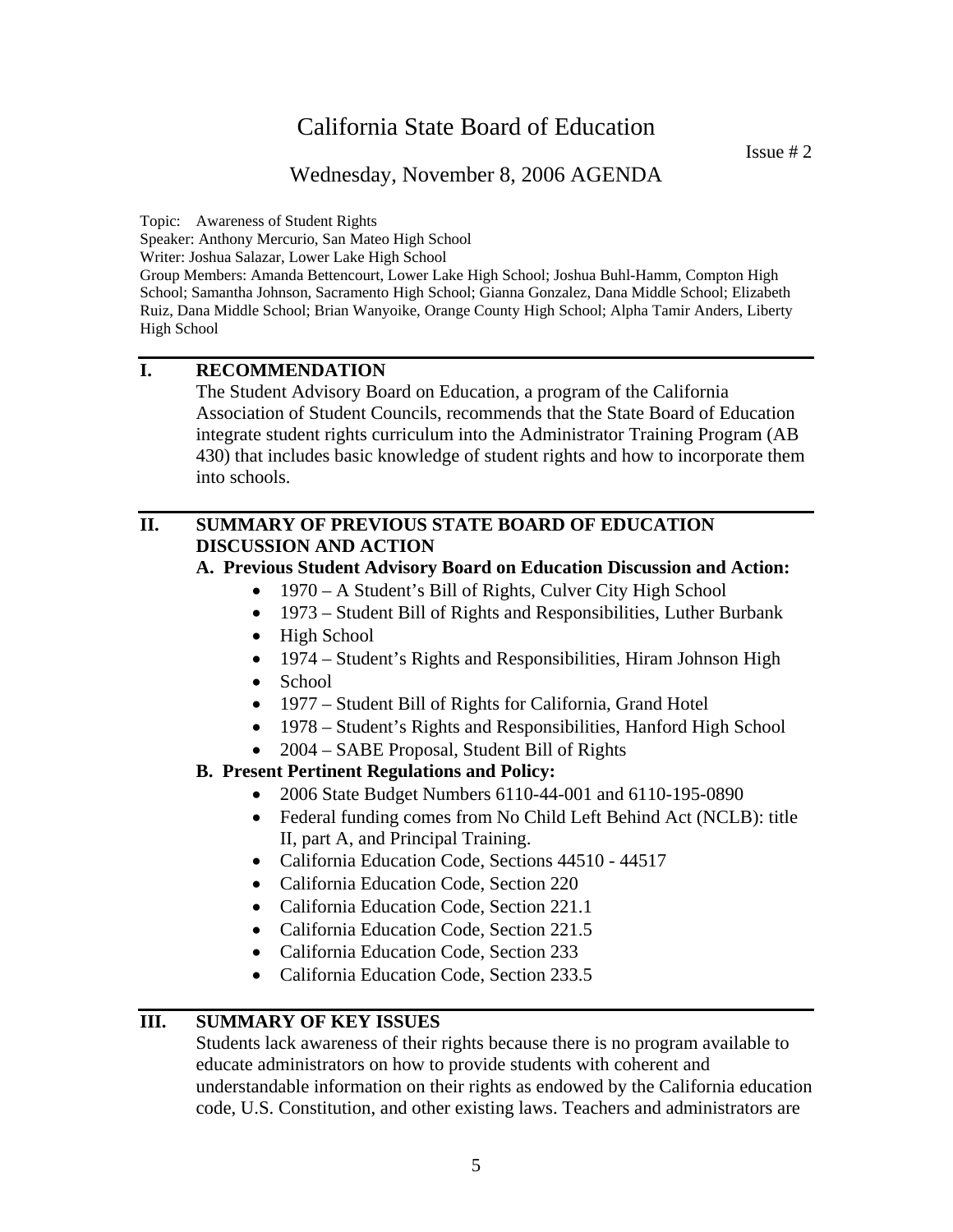not fully aware of student's rights. All student rights are not consistently incorporated into school rules across the state, making it possible for student rights violation to take place without any consequences. Although some students might be aware of their rights, they do not have resources or channels to address any violations.

## **IV. FISCAL ANALYSIS**

All expenses will be fully funded with pre-approved state and federal grants. The total amount of funding allocated is \$6,554,000, of which \$5,000,000 is state funded and \$1,554,000 is federal funding. Additional minimal costs may include of materials distributed at workshops, the cost of trainers (if not volunteers), cost of marketing for the AB 430 program, and paying special student rights organizations to speak and supplement the training of principals and administrators. The economically beneficial results of having such program would be fewer lawsuits against schools for abuse against student rights, and a better educated work force entering the economy.

## **V. BACKGROUND INFORMATION A. CRITERIA FOR IMPLEMENTATION**

The AB 430 program will provide administrators with the skill and training to successfully educate students on their rights in a clear and understandable manner. It will utilize a wide variety of resources to successfully provide simulations in order for principals and other participants to attain a clear understanding of student rights – as well as learn how to apply such principals into their own schools. This program also outlines how attendance will be raised, principal experience will improve, and how workshops will provide an accurate depiction of a real-life situation. The steps to accomplish these goals are outlined below.

Student Rights will be compiled in a clear and coherent text:

- The outlining of student rights will be written so that they may accommodate the special needs of students such as English language learners.
- The student rights will be written and taught so that students from all learning levels may understand them.
- Design a workshop for administrators to be taught how to implement student-rights into their schools. This workshop will include:
- Curriculum taught by trainers with knowledge and expertise about students rights.
- Breaking into small groups to further the curriculum and so the administrators can discuss how student's rights fit into their schools.
- Student rights organizations invited to speak and participate in AB 430 program to further the education of student's rights in a different perspective.
- Educating administrators how to distribute student's rights to students.
- Educating administration to interact and directly work with students to avoid conflicts.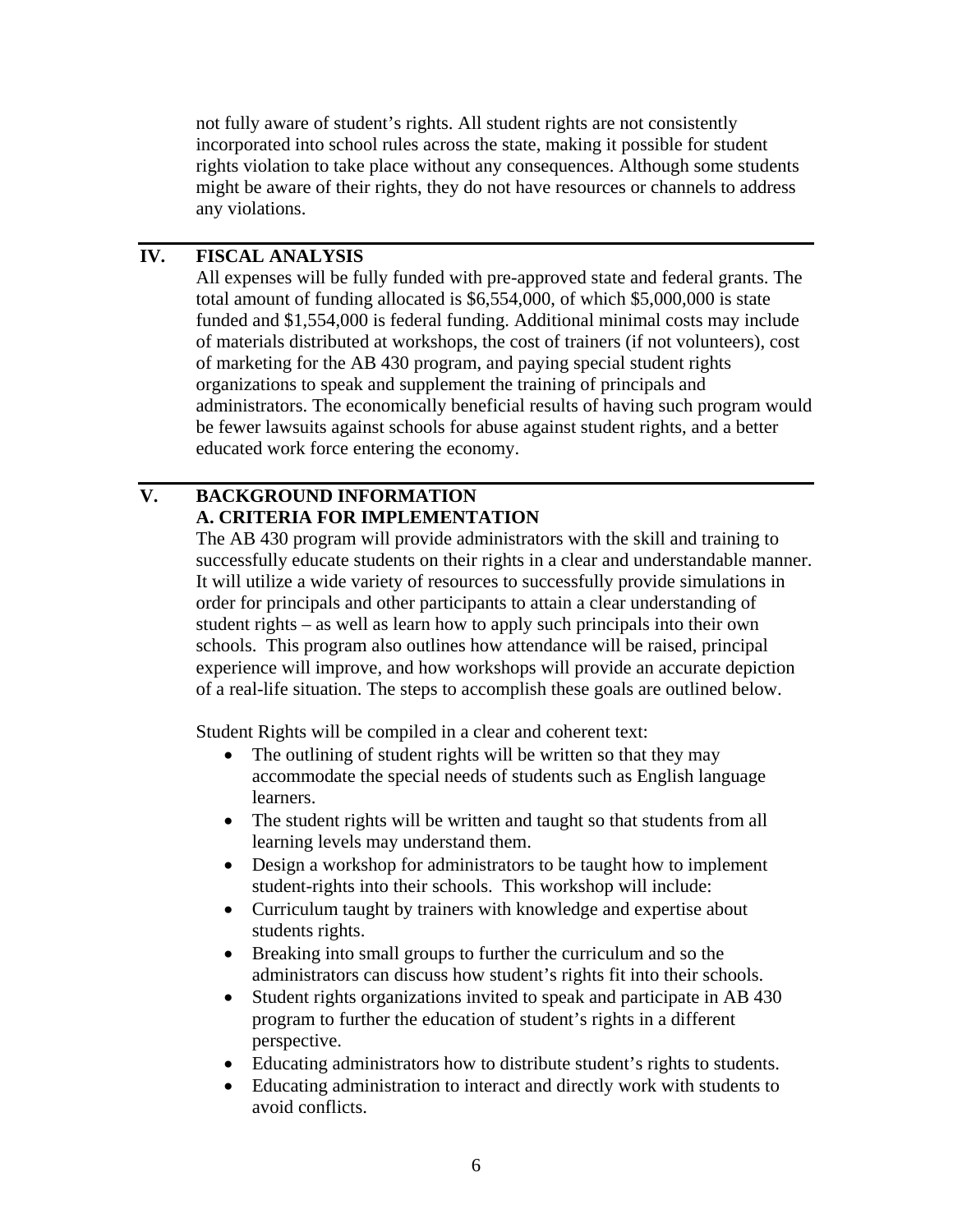- A simulation where administrators are taught how students really feel in a structured experience.
- The program will establish how schools can effectively deal with different types of student rights violations by sharing ideas with other administrators.
- Samples of materials for administrators attending the program that can be posted around school and distributed to students at the school level.

Advertise incentives of program to boost attendance of Administration at the AB 430 program:

- Invite student rights organization to participate in the AB 430 program.
- Contact and invite all principals and administrators regardless of their qualifications.
- Invite teachers and provide reimbursement for the expenses.
- Invite a panel of students to talk about personal experience dealing with infringements of students rights to the AB 430 program.

## **B. FIELD INVOLVEMENT**

In collaboration with the State Board, local level stakeholders would participate in the following ways:

- The local district, school boards and the Student Board members incorporate the Student Advisory Board on Education proposal into local policy.
- Districts and schools can distribute student rights literature.
- Local districts are encouraged administrators to attend the AB 430 program.
- Community groups that support student rights shall advocate on behalf of students
- School administrations work to establish complaint procedures for violations of student rights.
- Teachers and other students push for their districts to adopt policies that include student rights.

## **C. ALTERNATIVES**

The California State Board of Education may wish to consider the following alternatives in addition to the previously stated recommendations:

- Student rights curriculum included in teacher preparation programs
- State Board of Education adopts a resolution that outlines student rights and encourages all districts to inform students of such rights.
- Student rights curriculum could be included in staff and professional development trainings.
- Distribute student rights to every student (in planner) in a complimentary fashion that fosters mutual respect and responsibility (i.e. student rights along with teacher rights).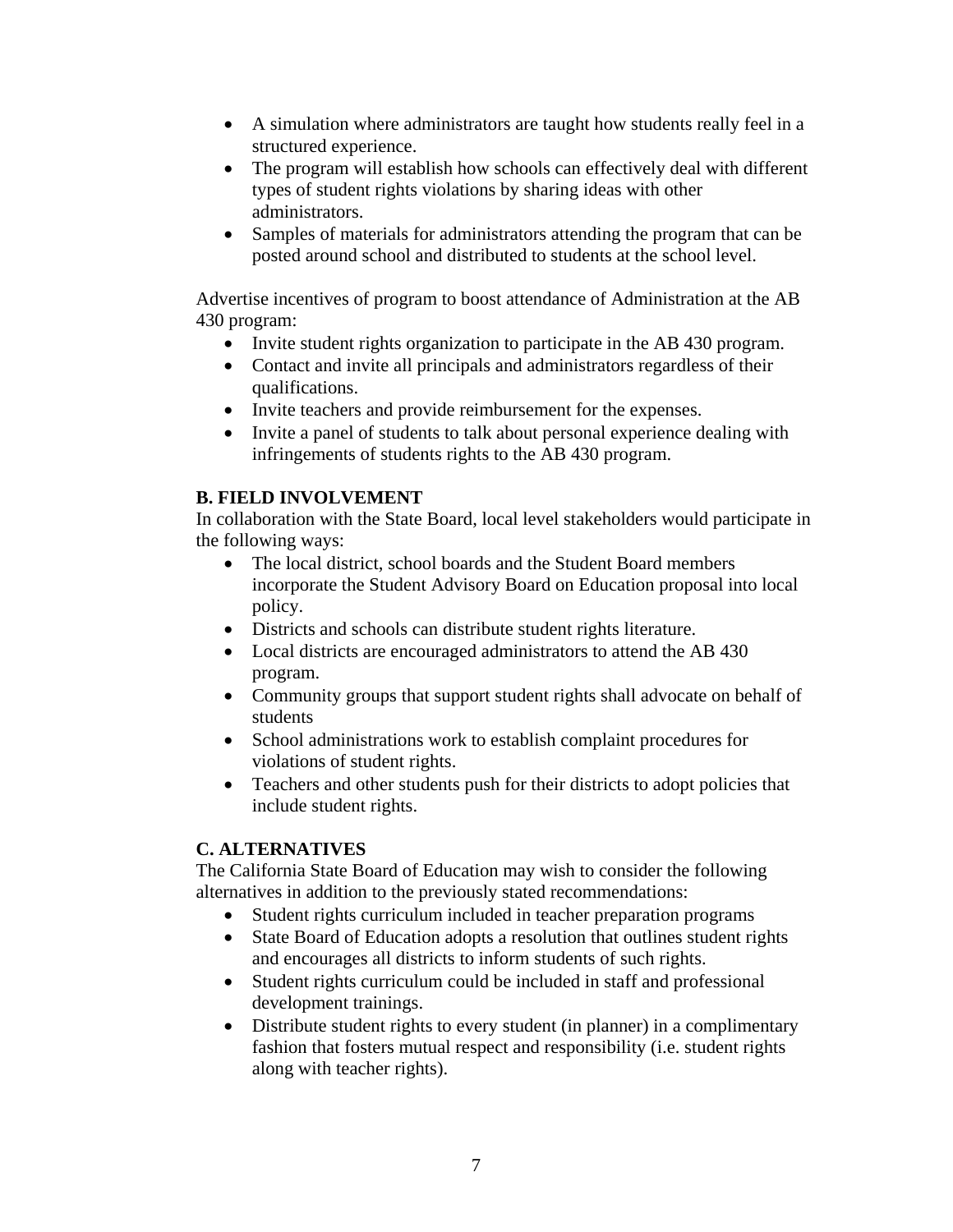• State Board of Education suggests that all schools have a certain process in which students can appeal for their rights should they be violated in any way.

#### **D. RATIONALE**

By integrating student rights information into the AB 430 program, students will be provided with the basic knowledge of their rights as endowed by the California education code, U.S. Constitution, and other existing laws. This will ensure that student rights will be upheld, that their rights will not be abused, and that every school will provide a safe learning environment. It is essential that principals and administrators be educated in understanding student rights so as they may see the problems that occur in our schools every day that can go unseen or overlooked. If students and administrators know the rights students are entitled to, a mutual respect for the two will arise and create an ideal learning environment. The result of this program would create an improved education system because student rights are not being violated, which encourages students to take an active role in their education. If students know their rights then they will have a better education because they know that they are entitled to a good education. Schools will be a safer and more enjoyable place because students' rights are being preserved and students are able to take responsibility in their education.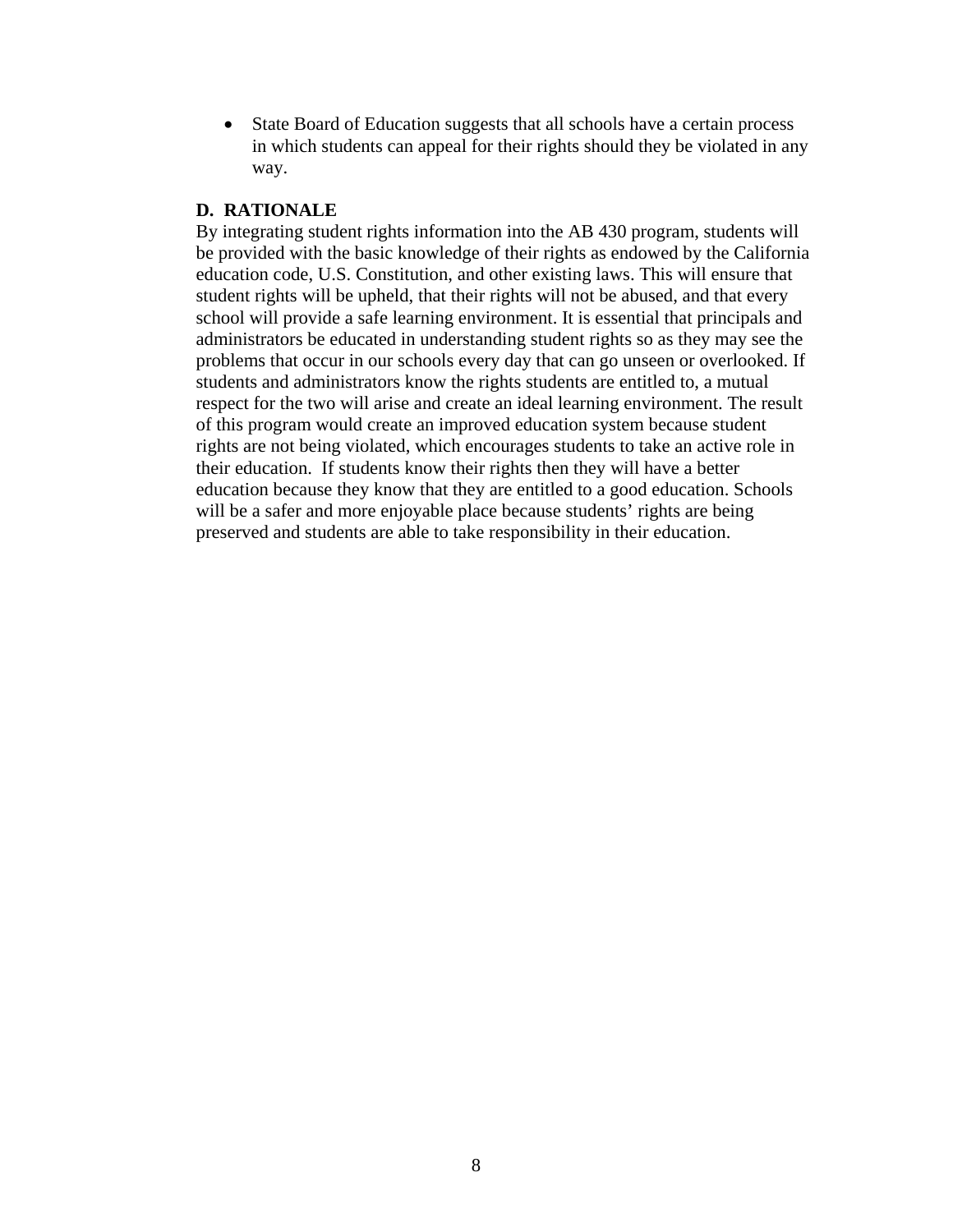Wednesday, November 8, 2006 AGENDA

Topic: Accommodation of Different Learning Styles Speaker: CJ Abercrombie, Delta Charter High School Writer: Miguel Fittoria, Palo Alto High School Group Members: CJ Abercrombie, Delta Charter High School; Shaunt Attarton, Glendale High School; Miguel Fittoria, Palo Alto High School; Lange Luntao, Lincoln High School; Katherine Nguyen, Murrieta High School; Jasmine Silva, Serrrano High School; Erika Solanki, Castro Valley High School; Morgan Taylor, San Benito High School

## **I. RECOMMENDATION**

The Student Advisory Board on Education, a program of the California Association of Student Councils, recommends that the State Board of Education accommodate students with different learning styles throughout the education system by raising awareness and creating new material to be taught in teacher preparation programs.

#### **II. SUMMARY OF PREVIOUS STATE BOARD OF EDUCATION DISCUSSION AND ACTION**

#### **A. Previous Student Advisory Board on Education Discussion and Action:**

- 2003 SABE Proposal High School Starting Time
- **B. Present Pertinent Regulations and Policy:** 
	- California Education Code Section 52890
	- California Education Code Section 60660-60663
	- California Education Code Section 58520-58524
	- California Education Code Section 58900-58901
	- California Education Code Section 51865 : 6070
	- California Education Code Section 52485-52490
	- California Education Code Section 52850-52863
	- California Education Code Section 49580-49582
	- California Education Code Section 56333-56338
	- California Education Code Section 49422-49427

### **III. SUMMARY OF KEY ISSUES**

The California education system has not addressed the need for instructors to vary teaching methods. This general lack of awareness by teachers and students regarding different learning styles has inhibited students from learning to their fullest potential. As a result:

- There is a lack of resources to accommodate the specific needs of students with different learning styles.
- Students are often not aware of their own learning styles, preventing them from learning to the best of their ability.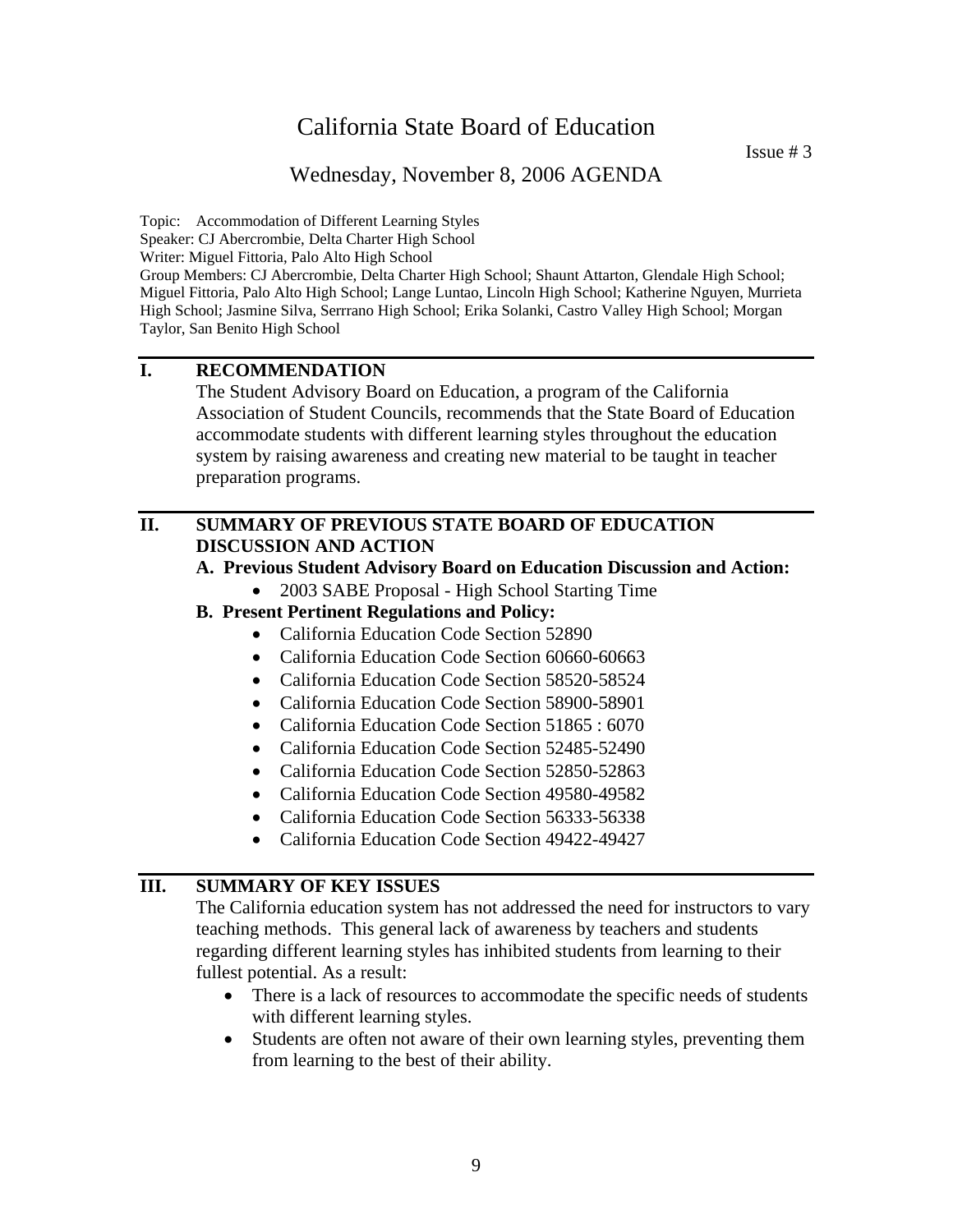• When students are not taught in ways that accommodate their learning preferences, this causes them to feel both disengaged from the curriculum and apathetic towards their education.

## **IV. FISCAL ANALYSIS**

Creating a panel for determining the material to be taught in teacher preparation programs will incur cost. However, spending money on preparing teachers to accommodate students with different learning styles will allow all students to become engaged. A classroom where students are more engaged creates a more rewarding environment for teachers and boost the teacher retention rate. Additionally, students who become more engaged will improve academically, and raise their schools' overall achievement. This allows the state to spend less money on trying to improve those schools and preserve money for other educational purposes. Teaching to different learning styles will allow students to both perform better on state tests and pursue a higher education. In turn, the students will become productive members of society, contributing more to the overall state economy.

## **V. BACKGROUND INFORMATION A. CRITERIA FOR IMPLEMENTATION**

To solve the problem of the lack of accommodations for students with different learning styles, the State needs to raise awareness of different learning styles and revise the material taught at teacher preparation programs. For implementation the State Board of Education (SBE) will:

- Reform the material taught in teacher preparation programs to include training on how to accommodate the needs of students who learn differently.
- Create a panel of students and teachers to determine the material that will be used in teacher preparation programs for accommodating different learning styles.
- Encourage current teachers to participate in professional development workshops on how to accommodate different learning styles. This is not a mandate but a recommendation for teachers who feel that not all their students are as engaged as they could be.
- Notify all district superintendents and principals to raise awareness of the variety of methods to accommodate and engage students with different learning preferences.
- Create new requirements for student teachers to have more one-on-one time with students so that they are exposed to the different styles of learning first hand.

### **B. FIELD INVOLVEMENT**

Changes at the local level must also be carried out in order to fully accommodate students with different learning styles. To do this: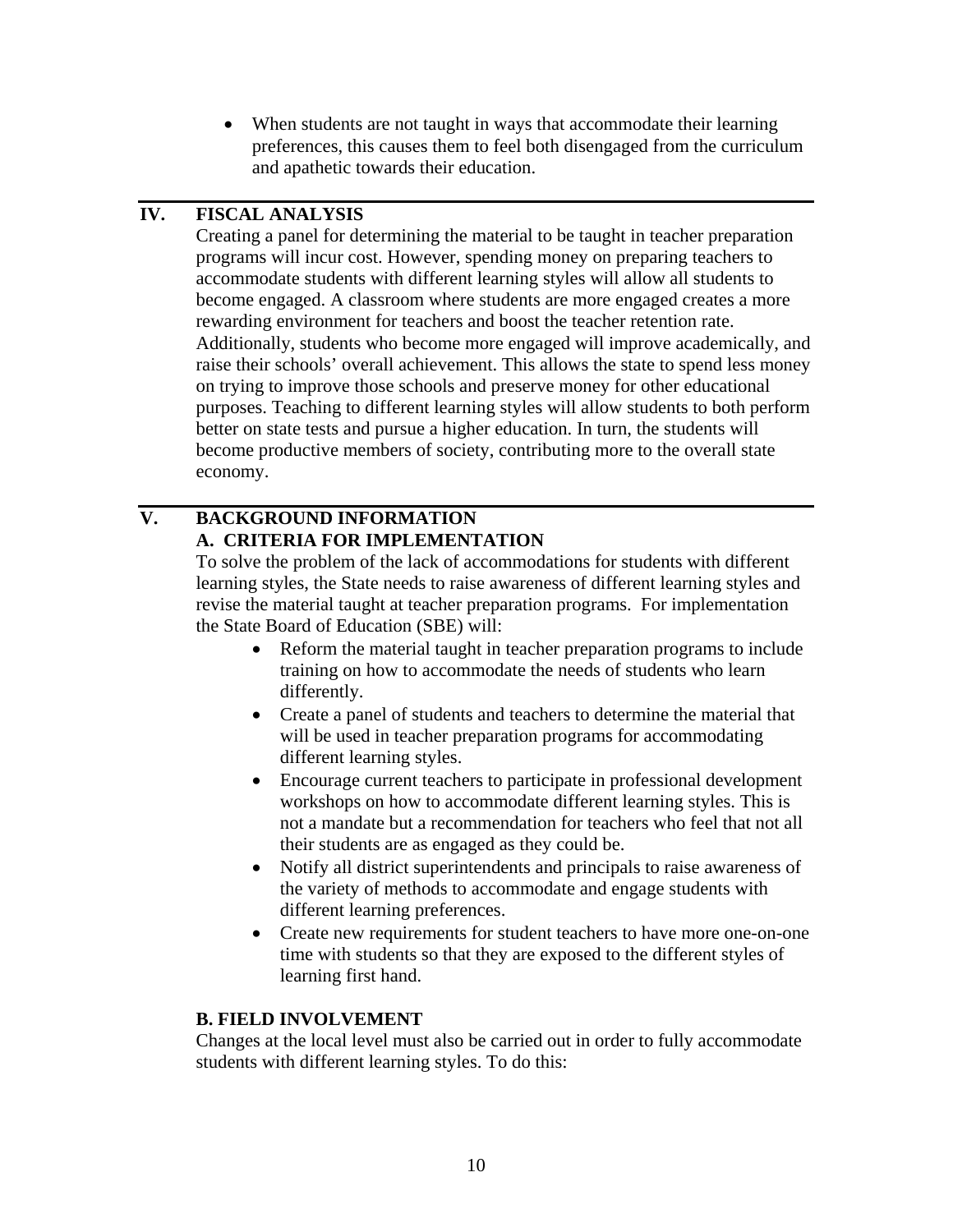- Districts should implement a test that allows students to determine their own learning styles. This will allow students to learn how they can become fully engaged and help themselves.
- Schools should allow students to take classes during the time of the school day that they learn best.
- Teachers and administrators should meet together to share successful teaching methods that engage the most amount of students. The teachers should help one another to create co-curricular teaching methods.

The State Board of Education may wish to consider the following as alternatives or supplements to the main recommendation:

- The State Board of Education creates an assessment test to determine the learning styles of students. This allows students to become aware of how they learn which will enable students to help themselves.
- Administrators offer co-curricular programs and classes aimed at strengthening students' weaker learning styles.
- Seminars are held to raise parental awareness of the different learning styles. This awareness will help parents help their children succeed.
- Statewide tests should be written so that students of all different learning styles can perform equally well.

#### **D. RATIONALE**

As an individual, each student has his or her own way of learning and becoming engaged. Additionally, every student has the right to learn to the fullest of his or her potential. However, the current system of teaching does not accommodate for the different ways in which students interpret and understand curriculum. Because a person spends so much time in school, and because the degree of education they receive determines the quality of their future, we believe that a student should be engaged to their fullest potential by having teachers accommodate their specific learning style. If we create programs to educate teachers on how to accommodate to different learning styles, we can change how the next generation lives. Those future students will be able to learn in the way they learn best, allowing them to become successful, changing the world and creating a better place for all to live. We understand the dispute regarding the existence of learning styles, but extensive research by Howard Gardner (*Frames of Mind: The Theory of Multiple Intelligences*) and Project SUMIT have examined the performance of a number of schools. This research concluded that there have been significant gains in SAT scores, parental participation, and discipline when learning styles are accommodated. Overall, the lack of awareness of different learning styles is a root problem that the State Board of Education has yet to fully address. The goal is not to educate the individual as a group; the goal is to educate the group as an individual.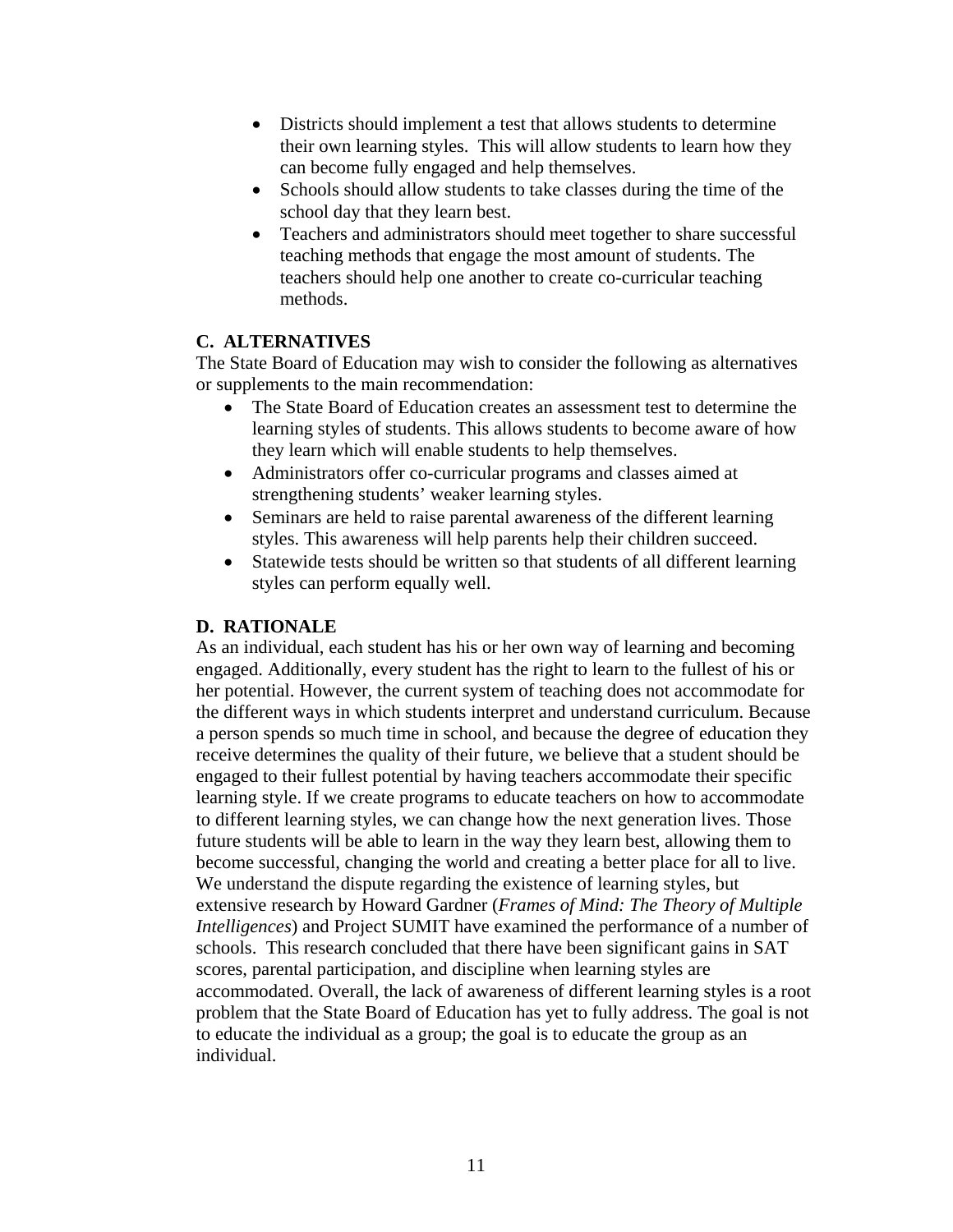## Wednesday, November 8, 2006 AGENDA

Topic: Equal Access to Higher Education

Speaker: Andrea Collins, Desert High

Co-Writers: William Bronitsky, San Mateo High School; Morgan Michaels, Serrano High School Group Members: Jordan Archer, San Benito High School; Hannah Daos, Dana Middle School; Emmalena Ellia, Lower Lake High School; Ingrid Harris, John Glenn High School; Janai Zamora, Dana Middle School

## **I. RECOMMENDATION**

The Student Advisory Board on Education, a program of the California Association of Student Councils, recommends that the State Board of Education support legislation that implements a standard procedure for high school academic counselors in California to educate students on post-secondary education opportunities, expanding upon the existing "Tenth Grade Counseling Program."

## **II. SUMMARY OF PREVIOUS STATE BOARD OF EDUCATION DISCUSSION AND ACTION**

#### **A. Previous Student Advisory Board on Education Discussion and Action:**

- 2003 SABE Proposal Career and Technical Education Programs
- **B. Present Pertinent Regulations and Policy:** 
	- California Education Code sections 48431.6 and 48431.7.

### **III. SUMMARY OF KEY ISSUES**

The excessive levels of attention from school staff on higher achieving students early on creates a systematic separation of "college bound" students from those who perform to average or below average standards. The following problems also contribute to the lack of higher education opportunities for students:

- College opportunities, in terms of access to counselors and information, are geared towards students with higher grade point averages (GPA) as well as to students who are thought to be "higher achieving," while students with average or below average grades who are thought to be "lower achieving" but still have the ability to raise their grade point average are not given the same information and opportunities.
- Not all students are given the same access to classes which fulfill the University of California's A-G requirements, since many schools do not provide adequate access to these classes for students.
- Counselors do not spend an equal amount of one-on-one time with each student, and some students are afforded none of this time at all, which is caused by the high student to counselor ratio.
- Some counselors and other school faculty are not sufficiently trained in college counseling.

### **IV. FISCAL ANALYSIS**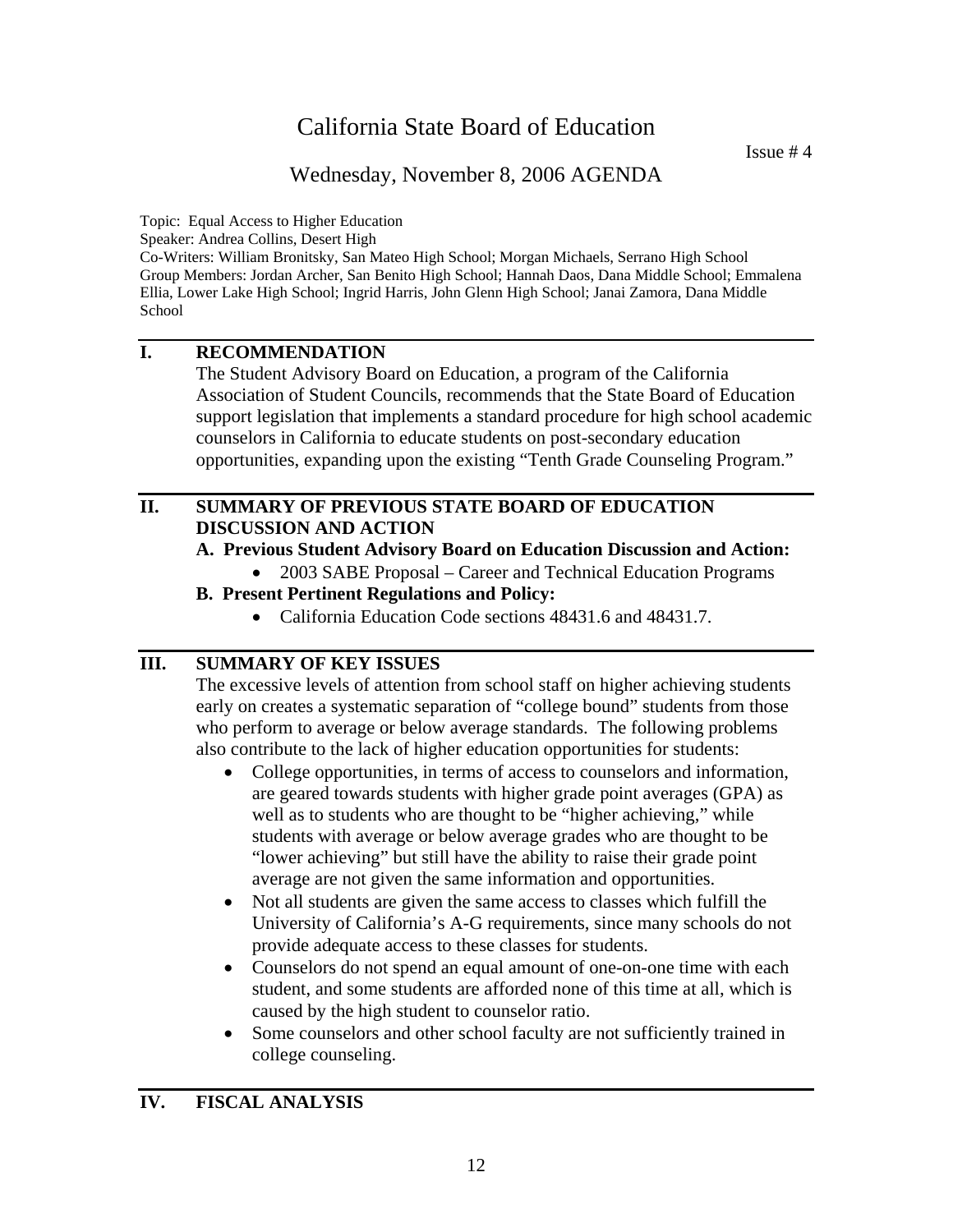The costs for additional counselor training may incur; however, districts may already have training funding allocated. The state can profit from our proposed standards for counseling because the number of high school drop-outs will decrease as a result of the increased encouragement and preparation from their counselors and the school environment as a whole. The state would also benefit fiscally as more students will be able to enter the University of California and California State University systems, developing more educated members of society, who will have the knowledge and ability to actively work in the competitive labor market, thereby developing California into a more prosperous state in the global marketplace.

## **V. BACKGROUND INFORMATION A. CRITERIA FOR IMPLEMENTATION**

- Enforce The Academic Progress and Counseling Review Program, "Tenth Grade Counseling" Authorized by *Education Code (EC)* sections 48431.6 and 48431.7 and extend it to all grades 9-12.
- The State Board of Education should recommend and encourage the districts to follow our specific guidelines for expansion of *Education Code* 48431.6 and 48431.7.
	- i. Encourage high schools to establish a system of pairing all students in the same graduating class with the same counselor who follows them throughout their high school career, putting them on the college bound track.
	- ii. All students must be seen by a counselor at least once a year to discuss college information, opportunities and future goals for college.
	- iii. College and other post-high school plans must be discussed at each student/counselor meeting.
	- iv. Information opportunities will not be excluded from students based upon Grade Point Average or academic performance.
	- v. Counselors must receive formal training on college counseling.
- The State Board of Education should support any legislation fostering higher standards for high school counselors in California.
- The Student Advisory Board on Legislation in Education will be held in February, and we request that the State Board of Education support our legislation proposals on this topic.

## **B. FIELD INVOLVEMENT**

In addition to our recommendation and to implement our ideas on a local level the individual high schools and districts in California should:

- Foster a college going culture that will encourage post-high school goals.
- Implement programs, such as college fairs that encourage and give sufficient information about career and/or college oriented courses, such as the A-G University of California required courses, and make them available to all students during school hours, regardless of academic standing.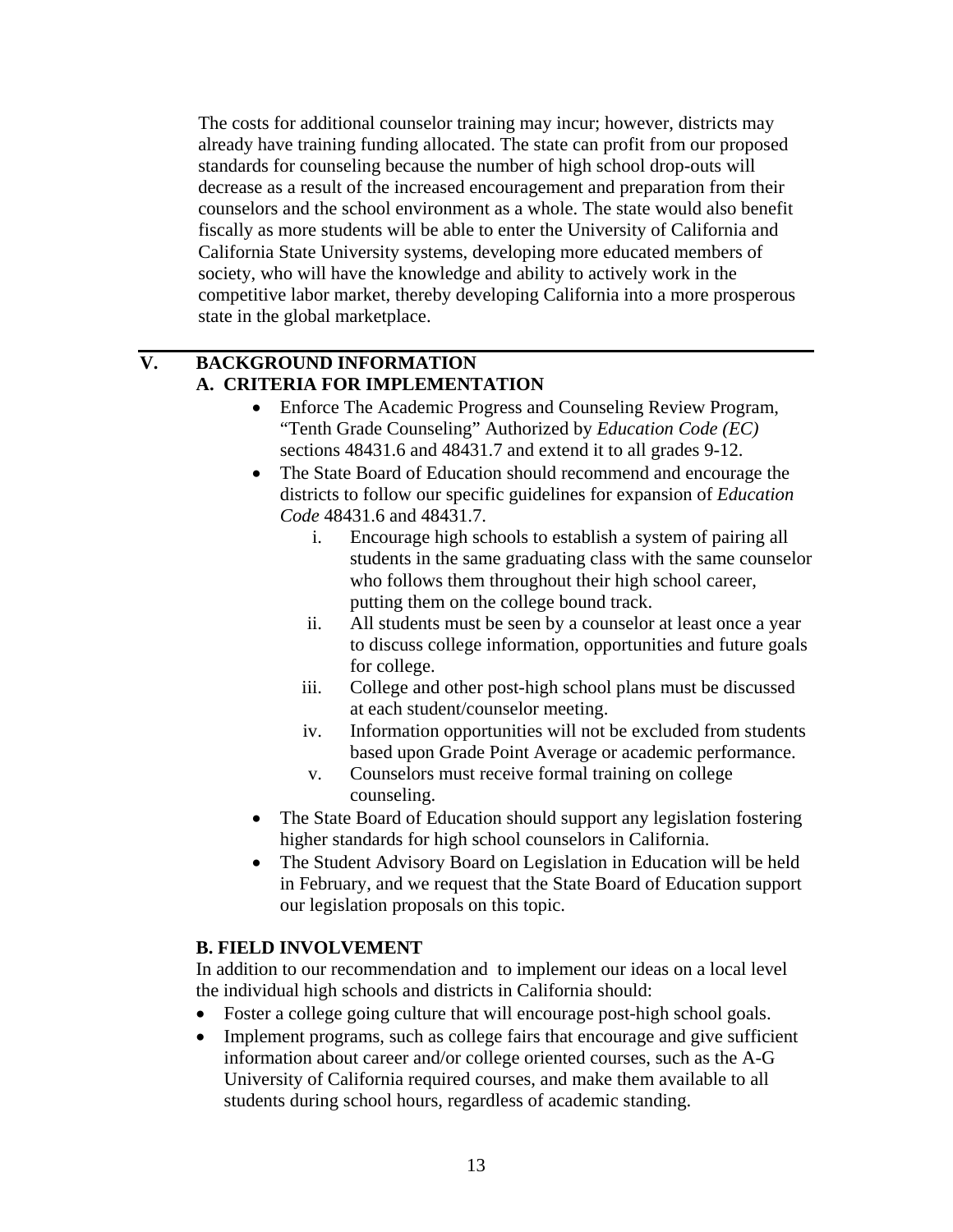- Implement incentive programs to encourage students to excel academically, and work towards post-secondary goals.
- List information about post-secondary education in school newsletters and bulletins.

The State Board of Education could also support the following alternatives:

- Encourage putting policy in place prohibiting schools from limiting information and resources regarding college to students based upon grade point average and/or perceived academic ability (i.e. college fair attendance based upon grade point average)
- Require high school English curriculum to incorporate the application process and college essays.

#### **D. RATIONALE**

Above average students who are labeled as "college bound" are given disproportionate access to resources for college preparation and are pushed more towards post-secondary education. At or below average students are given exceptionally less access and encouragement for college because they are viewed as students who are incapable of a challenging higher education, despite the importance. This tracking of students into distinct levels early in their educational careers causes apathy about post-secondary education and furthers the idea that it is not a necessity to provide these "lower achieving" students with information about opportunities after high school because it is assumed that these students do not have the potential to acquire this education and/or are uninterested in this education.

A study done by the University of California/All Campus Consortium for Research Diversity (UC/ACCORD) and UCLA Institute for Democracy, Education and Access (UCLA/IDEA) indicates the fact that ¾ of high school students in a graduating class are not college ready, meaning they have not completed their A-G requirements. In another statistic, African American and Latino students reportedly have a 46% increased odd of having low levels of experiencing the "college-going school culture" relative to other racial/ethnic group. If time, energy, and resources are directed towards all students equally, students would be more likely to take advantage of the sufficient information about opportunities given to them on higher education. With equal knowledge given to any and all students regarding college opportunity, student peers of higher level and lower level classes will have purposes for communication and encouragement based on higher education, which will provide a more comfortable school setting influencing and motivating students to continue their education. Moreover, this would cause the drop-out rate to decrease, as more students would feel encouraged and motivated towards post-secondary education, and students who were implicitly told that they were "not good enough" for college will realize that it is an option. Post-secondary education is an option for everyone, so it is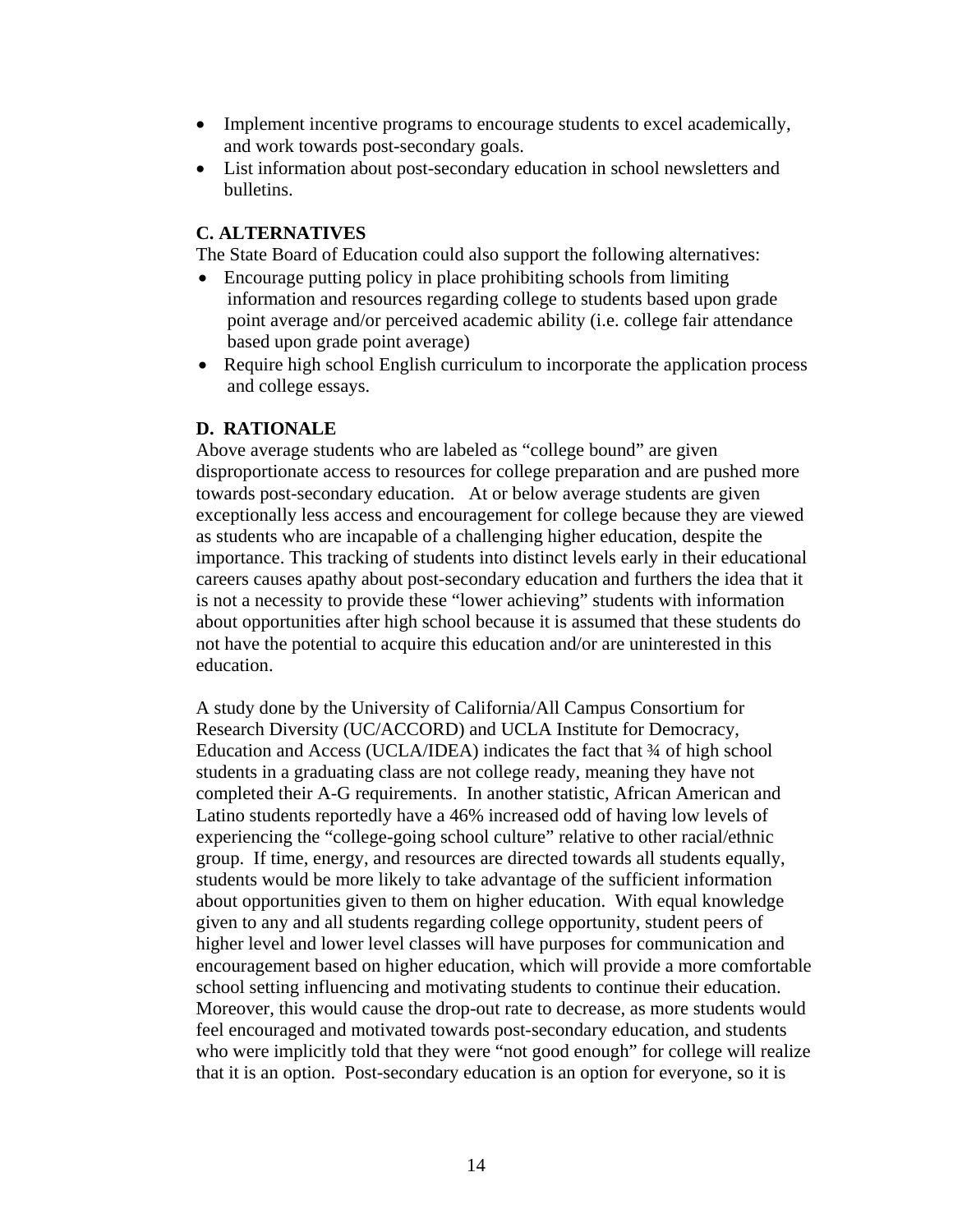essential for all students regardless of their grade point average be equally informed of college opportunities for the success of California.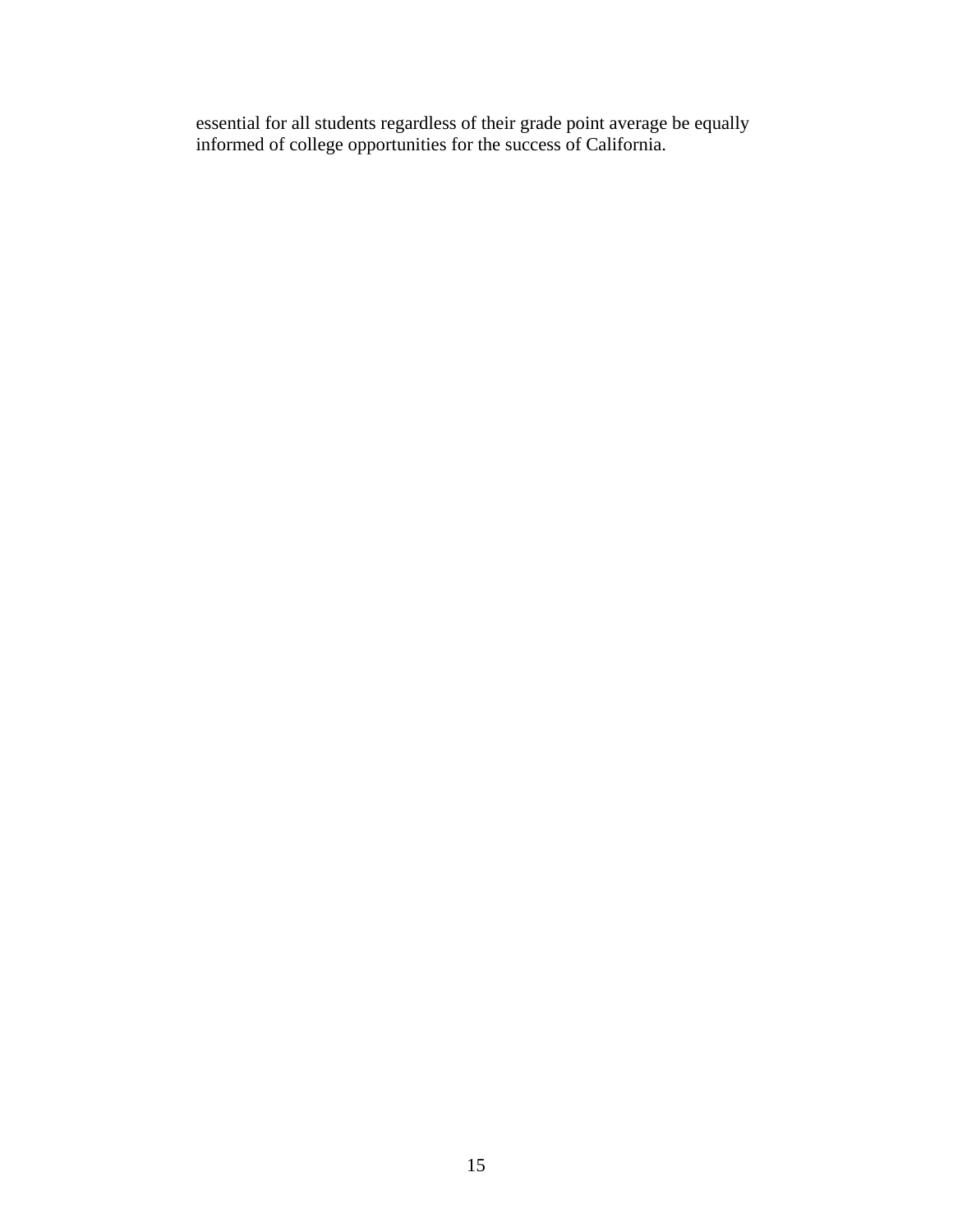Issue # 5

## Wednesday, November 8, 2006 AGENDA

Topic: Integrated Evaluation of Teacher Quality Speaker: Tucker Morgan, Serrano High School Writer: Kayla Myrick; Lower Lake High School Group Members: Erika Craytor, Terra Nova High School; Monica S. Liu, Palos Verdes Peninsula High School; Chris Delgado, Malibu High School; DGeorge Hines, Tamalpais High School; Jennifer Heath; Los Gatos High School; Kayla Myrick, Lower Lake High School; Kellen Walker, E.V. Cain Middle School

## **I. RECOMMENDATION**

 The Student Advisory Board on Education, a program of the California Association of Student Councils, recommends that the State Board of Education implement an evaluation of teacher quality through the distribution of questionnaire surveys filled out by students, the assessment by an unbiased third party spectator, and the examination of students' academic performance and standardized test scores.

## **II. SUMMARY OF PREVIOUS STATE BOARD OF EDUCATION DISCUSSION AND ACTION**

### **A. Previous Student Advisory Board on Education Discussion and Action:**

- 1987— SABE proposal advocated student feedback to teachers
- 1988—SABE proposal advocated providing a process for eliciting student feedback to teachers
- 1988—SABE proposal suggested that local districts establish evaluation programs
- 2000—SABE proposal advocated student evaluation of teacher performance
- 2004 SABE Proposal Evaluation of Teachers by Students 2004— CASC drafted language and sponsored Assembly Bill 2370 (Goldberg) regarding student feedback of teachers. Bill was vetoed.

### **B. Present Pertinent Regulations and Policy:**

• California Education Code, Section 44662—Local districts evaluate their teachers based on competency as it relates to student education, teachers' responsibilities, and providing an adequate learning environment

### **III. SUMMARY OF KEY ISSUES**

Accountability for student performance through evaluation and assessment is not enforced.

- Student feedback has no influence on teaching methods used in classroom
- Teachers are not held accountable for patterns of low test scores, or encouraged to participate in continuing their education in areas that are not stressed in primary training, such as communication with students.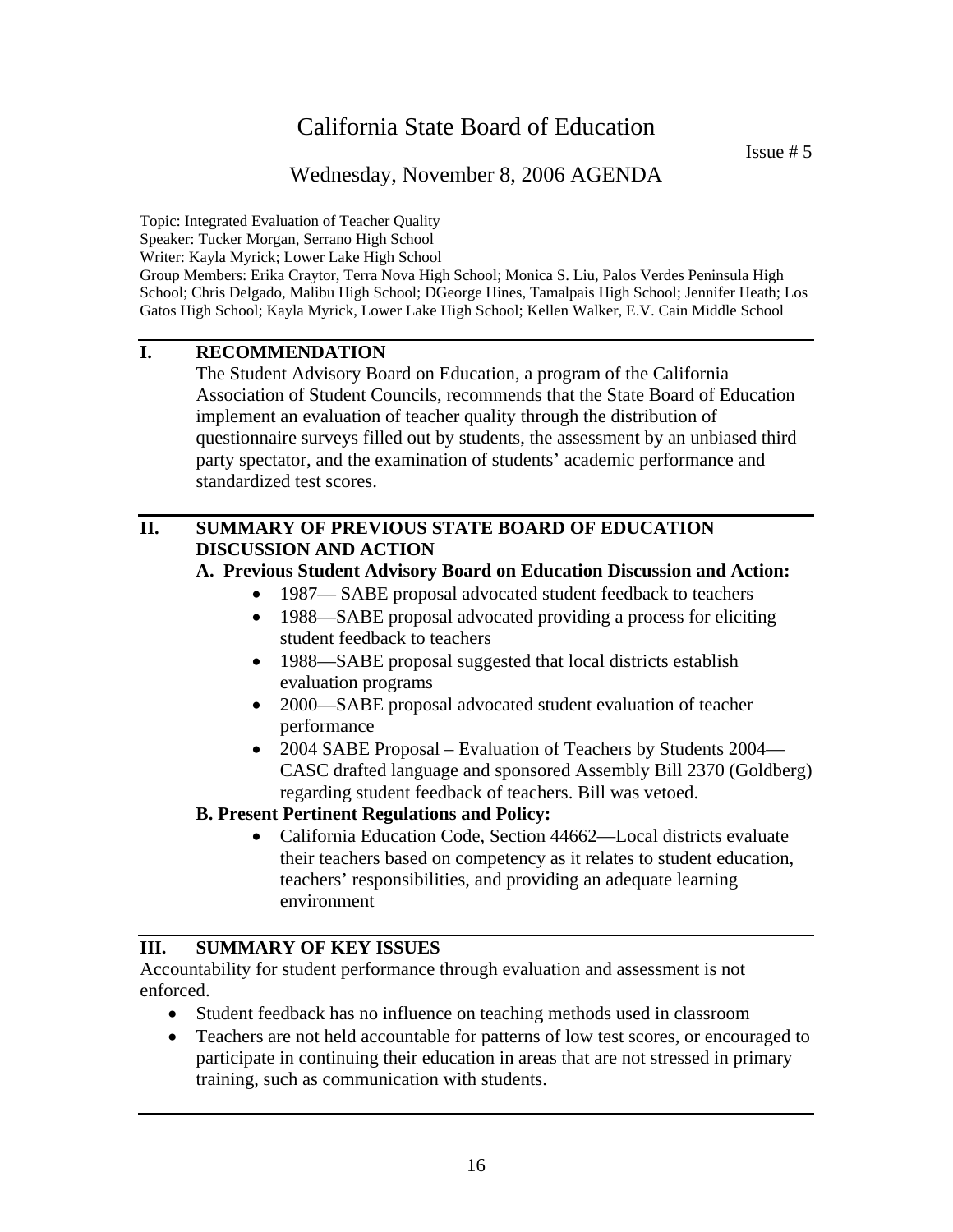## **IV. FISCAL ANALYSIS**

Implementing a statewide student evaluation of teachers will incur minimal costs. The only expense the state will experience will be due to the printing, distributing, and publicizing of the criteria for the evaluations. Previous research shows that teacher quality has the greatest influence on the quality of education, rather than the amount of money individual schools receive. The implementation of student evaluations and an unbiased third party will pinpoint specific areas of weakness and increase teacher productivity and effectiveness. The feedback from these parties will prevent the exorbitant expenses that occur through firing ineffective tenured teachers, paying substitutes to replace those teachers, and the loss of productivity and learning that results from the interruption of losing the regular instructor.

## **V. BACKGROUND INFORMATION A. CRITERIA FOR IMPLEMENTATION**

In order to implement our recommendation, we suggest that the State Board of Education do the following:

- Create a statewide evaluation for teachers to be filled out by students focusing on the student's opinion regarding:
	- Teacher communication/clarity
	- Mastery of subject being taught
	- Availability for and consideration of student feedback
	- Usage of multiple teaching methods
	- Ability to control classroom
	- Specific student opinion on other student behavior in class
- Suggest that each district office select an unbiased third party spectator, by an application process to observe and evaluate teachers during class time.
- Encourage district offices to screen both evaluations and test scores to assess the areas of improvement in each individual teacher.
	- When these opportunities are established, the district office should reveal the results to the individual teachers and suggest further action for those who receive low evaluation scores, such as workshops that target the specified areas of improvement.
- Distinguish possible discussion topics for teacher conferences, such as teaching methods.
- Inform teachers of new criteria used to evaluate teacher quality.
- Create a rubric to assign evaluation test scores.

### **B. FIELD INVOLVEMENT**

The support and cooperation of the following persons is imperative to successfully carry out the process of teacher evaluations and enhance both teacher quality and student education.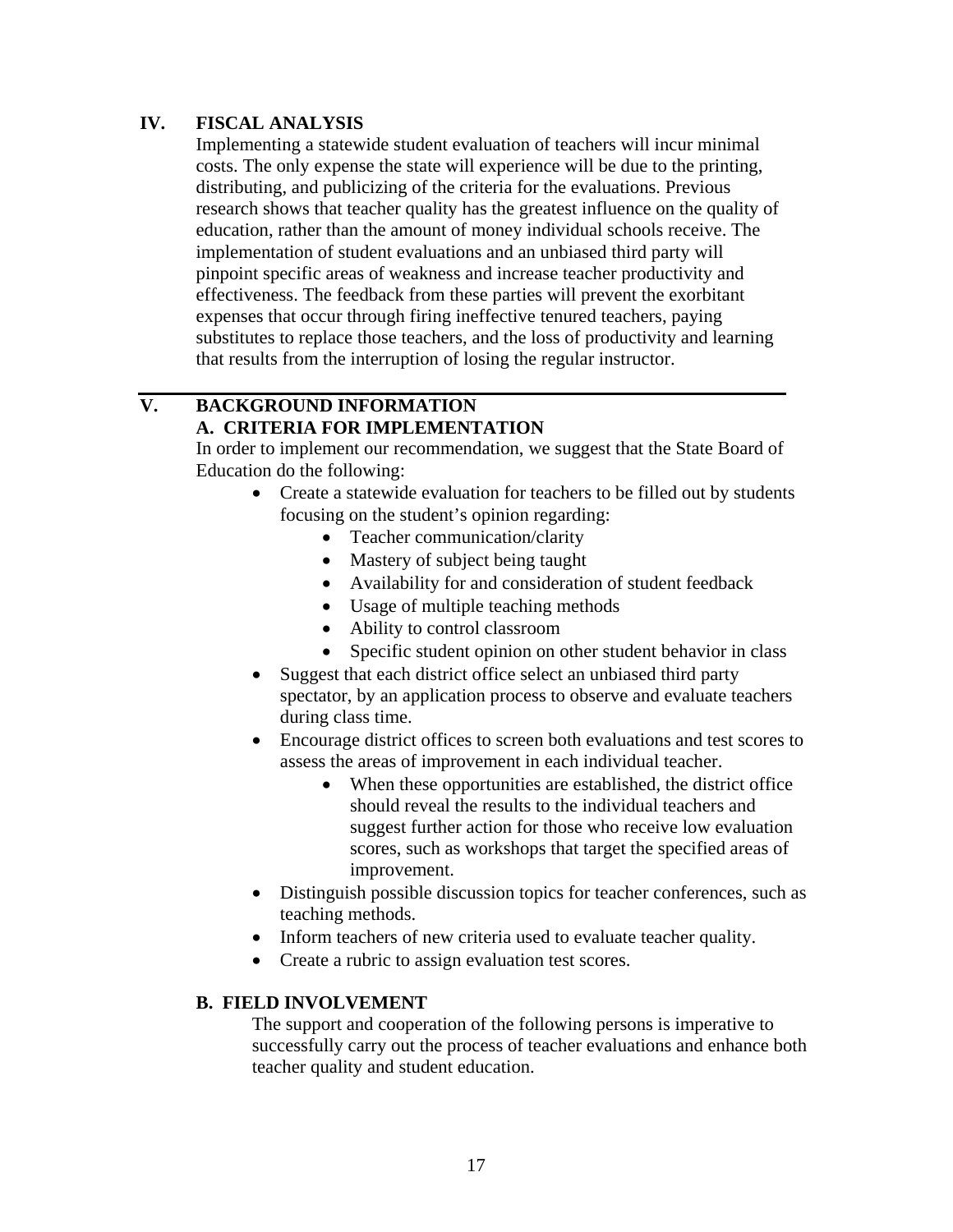- Superintendents and district office put proposals on the agenda and set-aside time to see through the implementation of the policy, as well as select the third party spectators.
- Board presidents and members educate themselves on content of the policy and vote to support the policy.
- Mayor serves as a liaison between teacher evaluation policy and people.
- Principals and school administrations assist in evaluation distribution process, as well as encourage teachers to attend workshops and conferences that target individual improvements.
- Teachers are open to constructive criticism and take it upon themselves to continue to improve teaching methods.
- Local trustees increase public and financial support of the policy.
- The local media increases the number of people involved.
- Parents encourage students to provide respectful constructive criticism of teachers.
- Associated Student Bodies (ASB) and ASB advisors rally student support.
- Students fill out surveys and provide constructive criticism.

In the event that the State Board of Education does not accept the full integration our recommendation, we suggest the following alternatives:

- Strongly encourage school districts to hold conferences between all teachers to collaborate on teaching methods/styles and approaches in order to expand teaching methods to better teacher communication skills with students.
- Integration of the existing cumulative history of student and teachers databases to correlate student performance to teacher effectiveness will help differentiate between teacher and student weaknesses.
- The creation of an online forum to discuss and share teaching methods to attain an expanded view on different teaching approaches and which methods are the most successful.

## **D. RATIONALE**

The holistic approach of combining the circumstantial elements of student and third party assessments with concrete test scores will confirm teacher weaknesses and effectiveness in the classroom. The student evaluations will first provide data concerning how well teachers reach their students on an educational basis, and the third party spectator allows for an impartial view on teacher quality. Finally, the standardized test scores will verify whether or not teachers are successfully relating to their students and instilling the concepts defined by the California State Standards. By allowing teacher quality to be assessed in this thorough manner, teachers will be given an opportunity to build skills they lack, and grow as educators. Furthermore, once this process takes place, students will be provided with a more ideal learning environment where they receive a quality